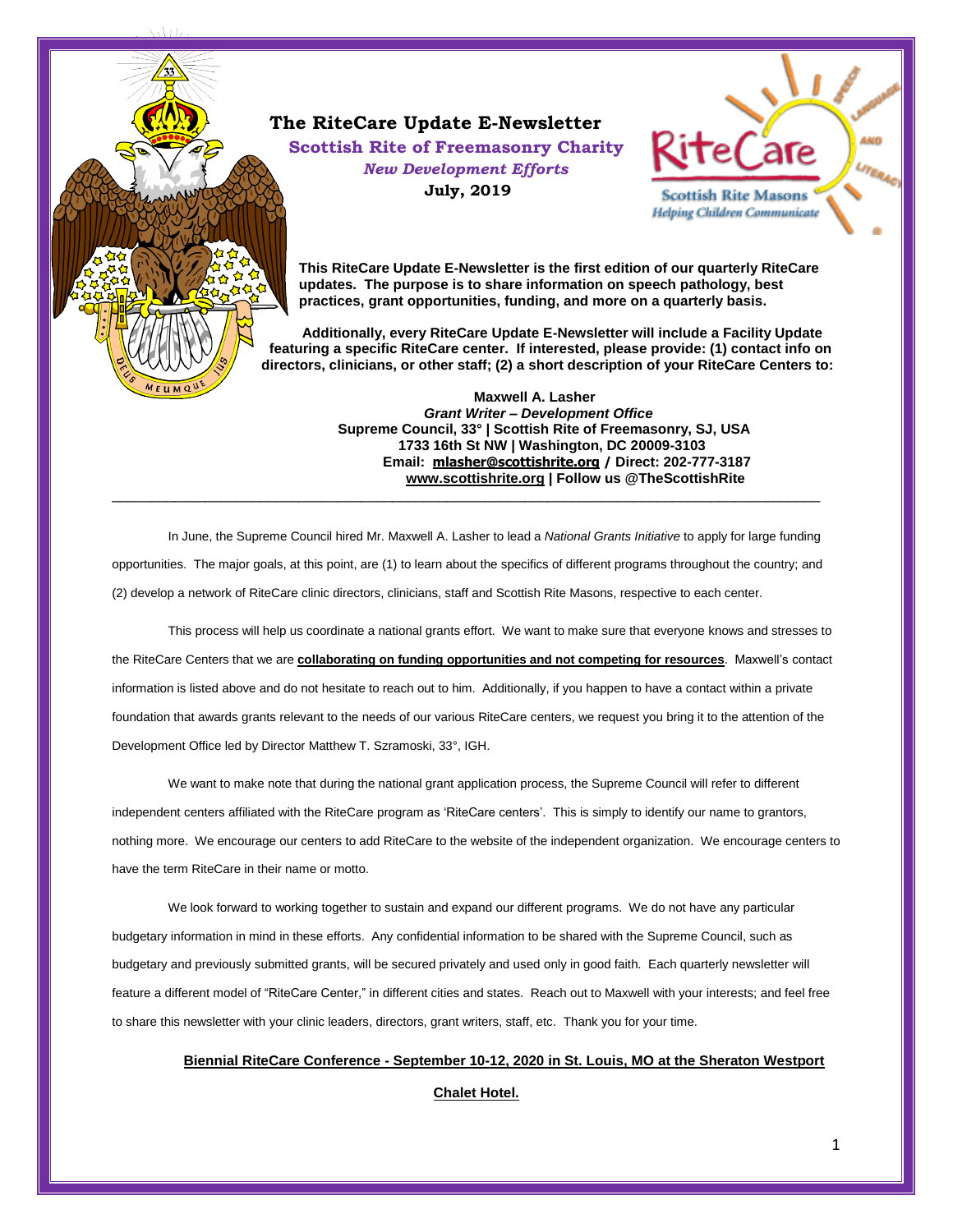## **RiteCare Advisory Panel**

Based on discussions held at the 2018 RiteCare Conference, we are creating a national RiteCare Advisory Panel. Members of the panel must be either a Scottish Rite Mason or a non-member who is an employee or volunteer of an established RiteCare program. The Advisory Panel will consist of nine members.

This panel will serve to assist the Supreme Council in looking for opportunities to promote RiteCare; share new techniques and tools in speech therapy; assist with research for grant applications; and more. The panel will meet by remote conference communications on a routine basis and biannually at the National RiteCare conference.

If you know someone who would be interested in serving on this panel, have them submit the following information: name, address, e-mail, phone number, relationship to RiteCare (SR Mason, clinician, etc.), and a brief paragraph stating why they would like to serve on the panel by 3:00 PM on September 12, 2019 to **Illustrious Brother Matthew T. Szramoski, 33°, IGH,** Director of Development, [mszramoski@scottishrite.org.](mailto:mszramoski@scottishrite.org)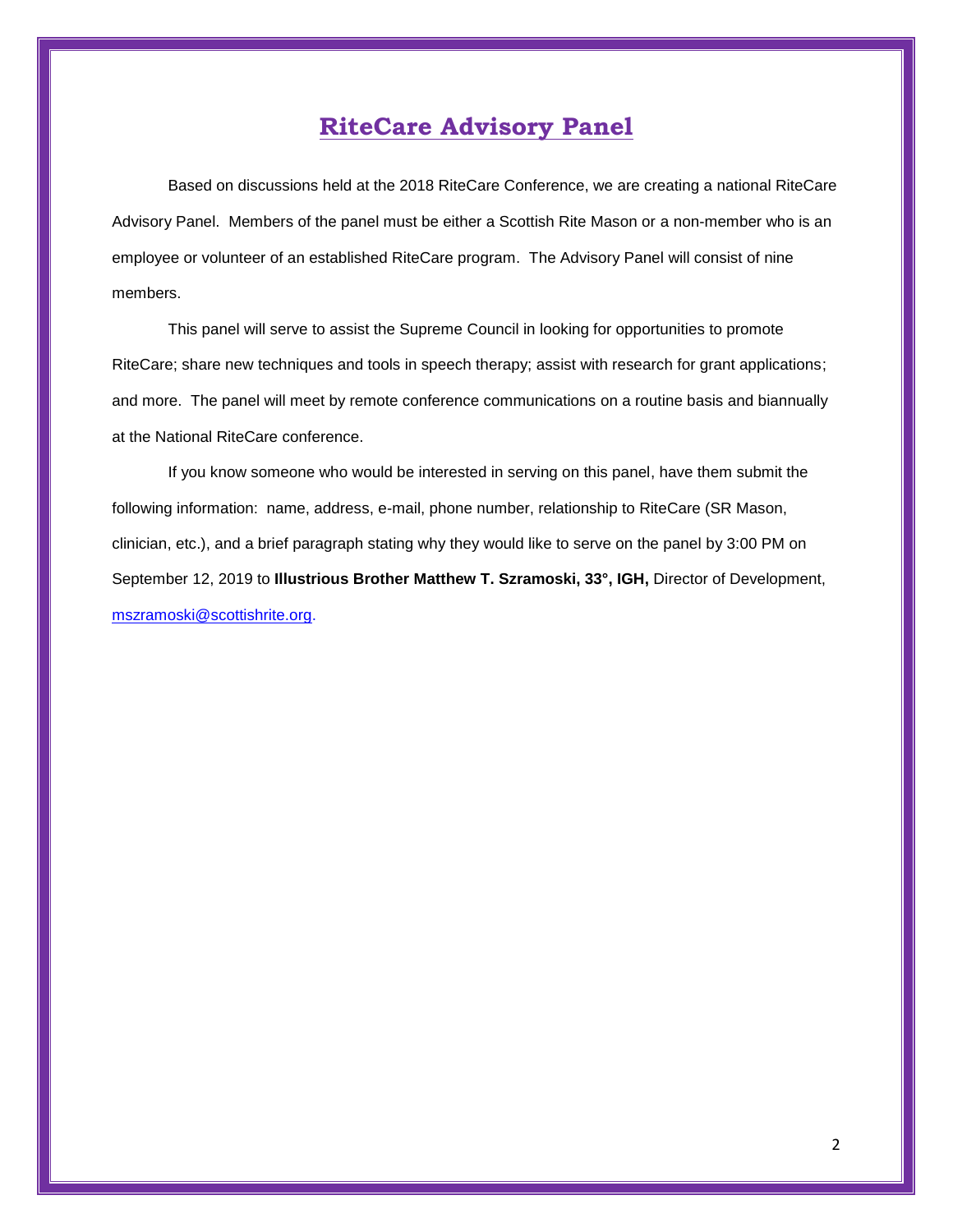### **RiteCare Facility Update**

Our organization [The Huntington Scottish Rite Foundation in Huntington, West Virginia] has sponsored the Scottish Rite Childhood Speech and Language Program at Marshall University's Speech and Hearing Center since March 2002 [\(click here for more information\)](http://www.marshall.edu/mu-speech-and-hearing-center/). In 2012, the program name was changed to the Lackey-Oshel RiteCare Clinic to honor the program founders, Ill. James H. Lackey, 33° and Ill. H. Pat Oshel, 33°. A special thankyou to Pamela Holland (Dept. Chair & Scottish Rite Board Member) and Sarah Clemins (Clinic Director) for helping to make this first edition Newsletter happen.

The featured RiteCare Center, in a close partnership with Marshall University, provides a unique opportunity for children to develop communication skills needed to succeed in life in a supportive, compassionate atmosphere. This RiteCare Center has three specialized multi-disciplinary assessment clinics which provide assessments by speech language pathologists. A range of services or therapies offered include, but are not limited to, speech, swallowing, feeding, audiology services, and many more, for children and adults. The mission of the program is to provide financial assistance for speech, language and hearing service provisions for children. The Scottish Rite Childhood Speech and Language Program relies on fundraising activities and donations to provide financial support for the program. There are approximately 80-100 total clients served while 20-30 children per semester are supported by the Scottish Rite.

#### Annual fundraising activities include:

- Scottish Rite Spring Dinner
- Jule Huffman 5K Run/Walk for the Kids [\(click here for more information\)](https://aptiming.com/race/866).
- Scottish Rite Annual Picnic [\(click here for more information\)](https://www.facebook.com/events/251231522495311/).
- Motorcycle Benefit Ride [\(click here for more information\)](https://www.scottishritehuntington.org/motorcycle-ride/).

#### Scholarship costs per child per center:

- \$62.50 per semester for 1 tx per week
- \$125.00 per semester for 2 tx per week
- \$37.50 per session for prompt pay option
- \$100.00 for evaluation for prompt pay option

#### **Huntington Scottish Rite Foundation Staff**

#### **Our Mission: Helping Children Communicate**